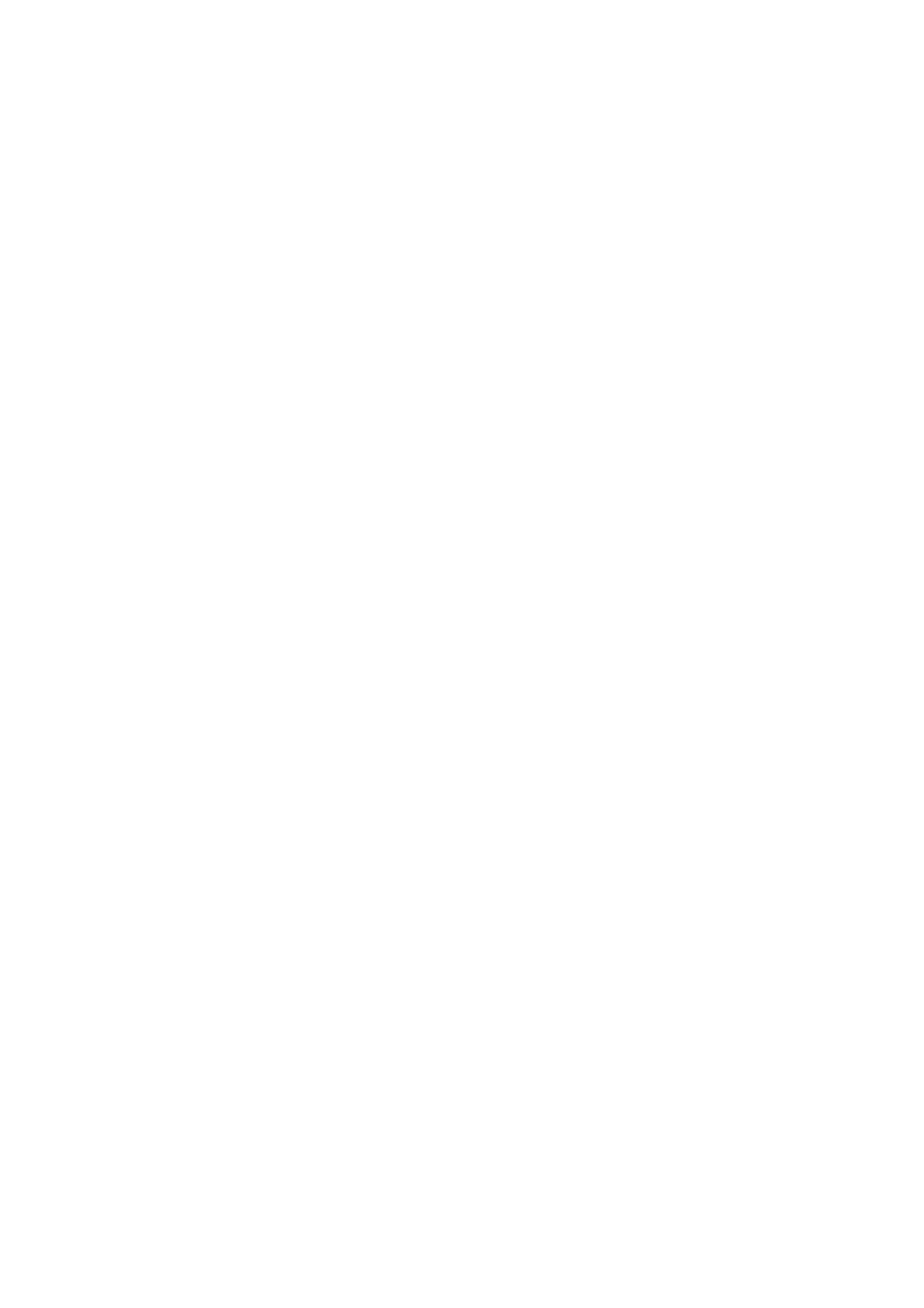

**Queensland** 

## **Criminal Code (Double Jeopardy) Amendment Act 2007**

## **Contents**

|   |            |                                                                     | Page                    |
|---|------------|---------------------------------------------------------------------|-------------------------|
| 1 |            |                                                                     | 4                       |
| 2 |            |                                                                     | 4                       |
| 3 |            | Amendment of s 17 (Former conviction or acquittal)                  | $\overline{\mathbf{4}}$ |
| 4 |            |                                                                     |                         |
|   | Chapter 68 | Exceptions to double jeopardy rules                                 |                         |
|   | 678        |                                                                     | 4                       |
|   | 678A       |                                                                     | 5                       |
|   | 678B       | Court may order retrial for murder-fresh and<br>compelling evidence | 6                       |
|   | 678C       | Court may order retrial for 25 year offence-tainted<br>acquittal    | $\overline{7}$          |
|   | 678D       | Fresh and compelling evidence—meaning                               | $\overline{7}$          |
|   | 678E       | Tainted acquittal—meaning                                           | 8                       |
|   | 678F       | Interests of justice—matters for consideration                      | 9                       |
|   | 678G       | Application for retrial—procedure                                   | 9                       |
|   | 678H       |                                                                     | 11                      |
|   | 6781       | Authorisation of police investigations                              | 11                      |
|   | 678J       |                                                                     | 13                      |
|   | 678K       |                                                                     | 13                      |
|   |            |                                                                     |                         |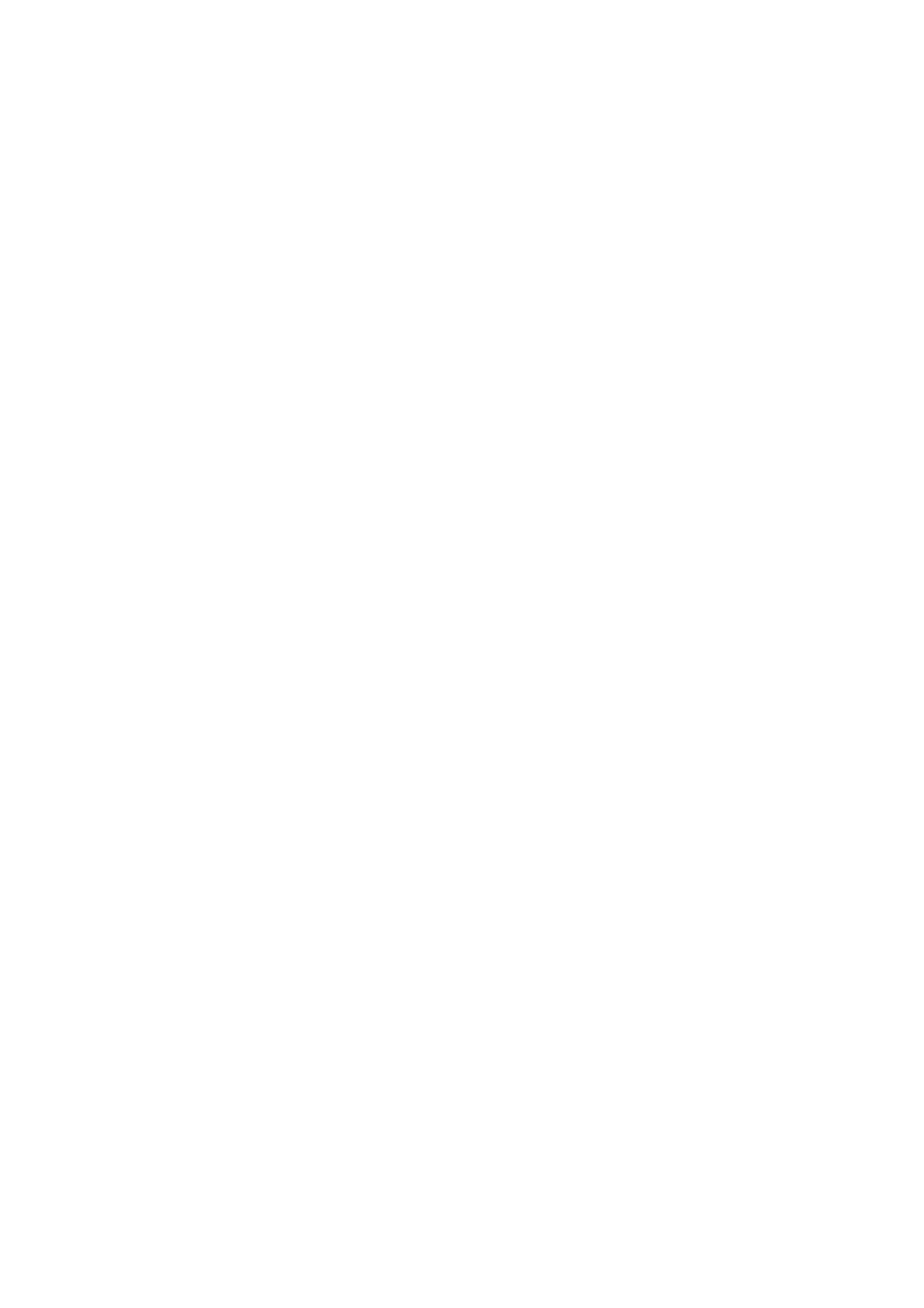

Queensland

## **Criminal Code (Double Jeopardy) Amendment Act 2007**

## **Act No. 49 of 2007**

**An Act to amend the Criminal Code to provide 2 exceptions to the double jeopardy rules to allow an acquitted person to be retried, and for other purposes**

**[Assented to 25 October 2007]**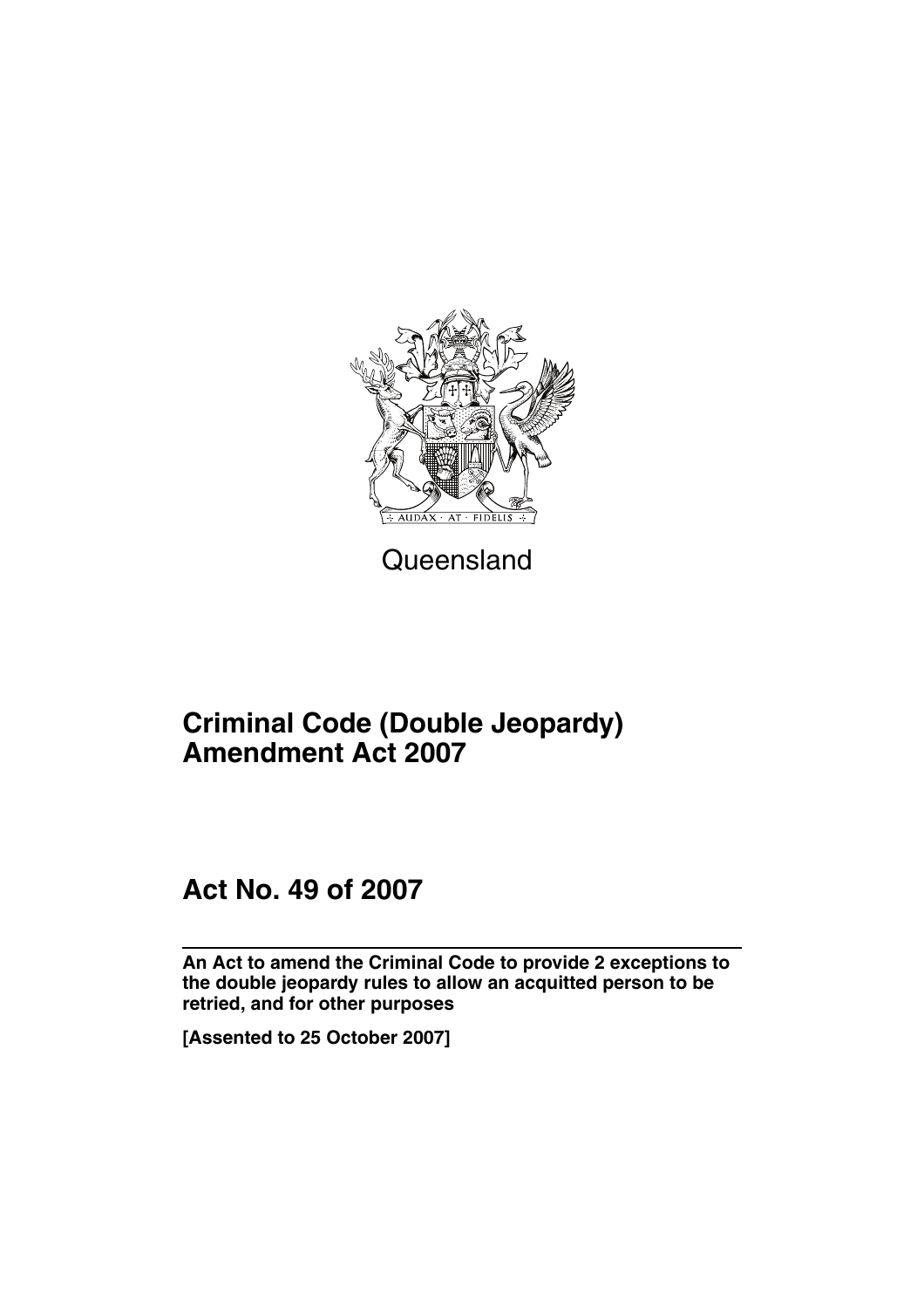## **The Parliament of Queensland enacts—**

## <span id="page-5-0"></span>**1 Short title**

This Act may be cited as the *Criminal Code (Double Jeopardy) Amendment Act 2007*.

## <span id="page-5-1"></span>**2 Code amended**

This Act amends the Criminal Code.

## <span id="page-5-2"></span>**3 Amendment of s 17 (Former conviction or acquittal)**

Section 17—

*insert—*

*'Note*—

This section does not apply to the charge mentioned in section 678B (Court may order retrial for murder—fresh and compelling evidence) or 678C (Court may order retrial for 25 year offence—tainted acquittal).'.

## <span id="page-5-3"></span>**4 Insertion of new ch 68**

After section 677—

*insert—*

## <span id="page-5-4"></span>**'Chapter 68 Exceptions to double jeopardy rules**

## <span id="page-5-5"></span>**'678 Definitions**

'(1) In this chapter—

*25 year offence* means an offence punishable by imprisonment for life or for a period of 25 years or more.

### *acquittal*—

(a) includes—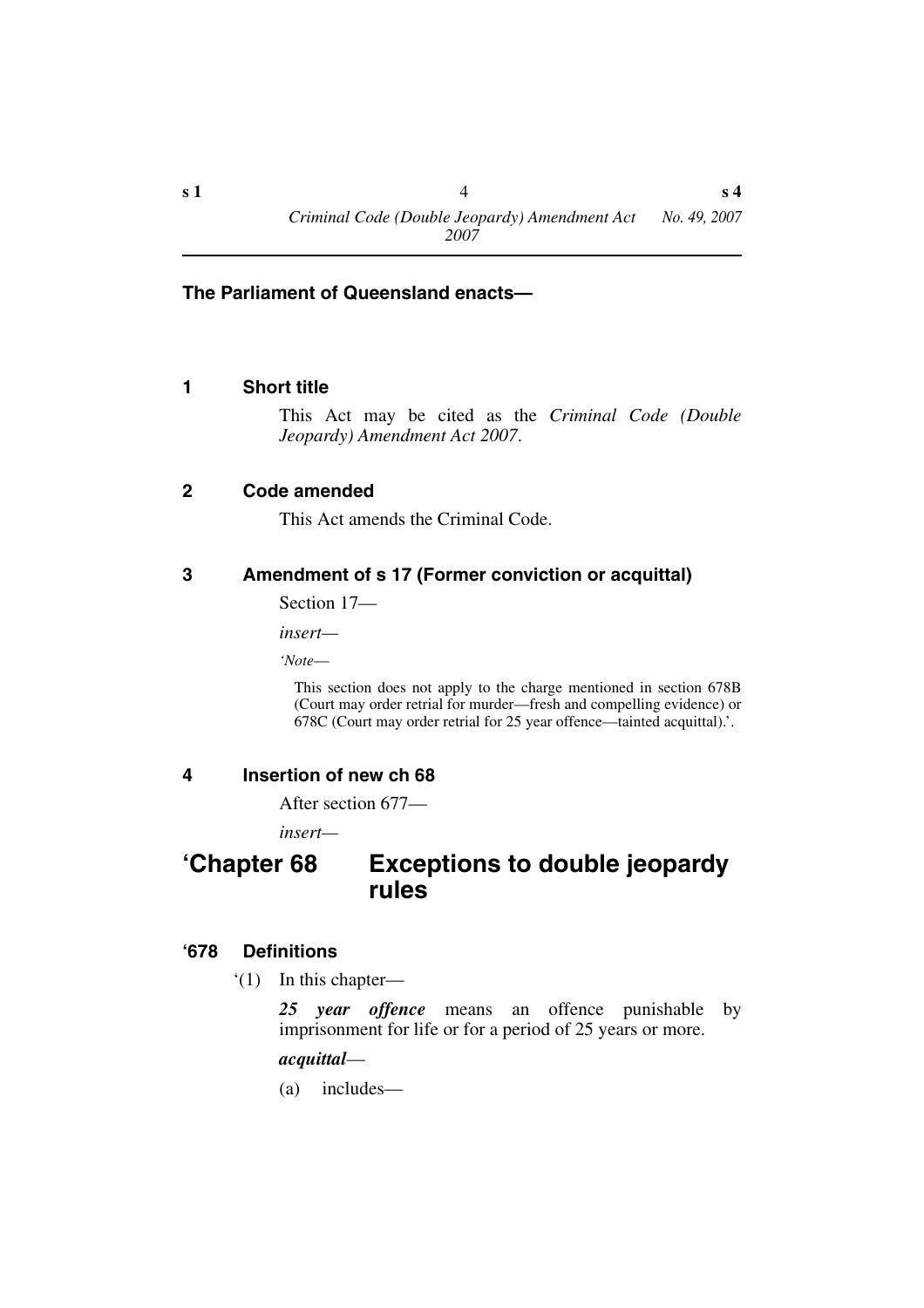- (i) an acquittal in appeal proceedings in relation to an offence; and
- (ii) an acquittal at the direction of a court; and
- (iii) a dismissal under section 700 or the *Justices Act 1886*, section 149;1 but
- (b) does not include—
	- (i) an acquittal on account of unsoundness of mind under section 647; or
	- (ii) a discontinuance of proceedings under the *Mental Health Act 2000*, section 281.2

*administration of justice offence* means an offence under chapter 16.

*Court* means the Court of Appeal.

*fresh and compelling evidence* see section 678D.

*interests of justice* see section 678F.

*tainted acquittal* see section 678E.

- '(2) For the purposes of this chapter, the retrial of an acquitted person for an offence includes a trial if the offence is not the same as the offence of which the person was acquitted.
- '(3) In this chapter, a reference to the proceedings in which a person was acquitted includes, if they were appeal proceedings, a reference to the earlier proceedings to which the appeal related.

## <span id="page-6-0"></span>**'678A Application of ch 68**

'(1) This chapter applies if, after the commencement of this chapter, a person is acquitted of an offence, whether the offence is committed before or after the commencement of this chapter.

<sup>1</sup> *Justices Act 1886*, section 149 (Dismissal of complaint)

<sup>2</sup> *Mental Health Act 2000*, section 281 (Proceedings discontinued—unsound mind)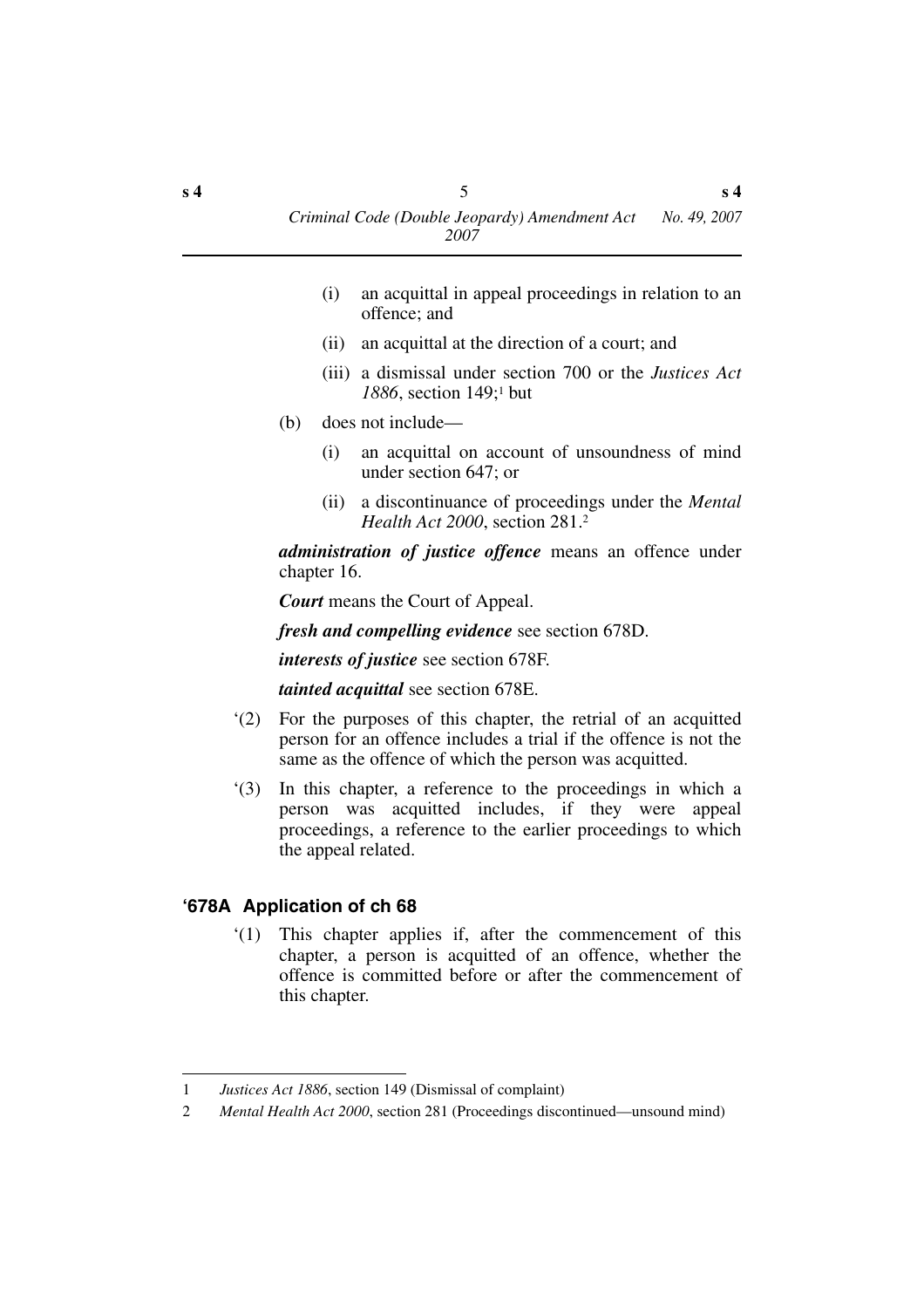'(2) However, this chapter does not apply if, in relation to a charge of an offence, although a person is acquitted of the offence as charged, the person is convicted instead of a lesser offence.

*Examples where this chapter does not apply*—

- in relation to a charge of the offence of murder, a person is acquitted of murder and convicted instead of manslaughter
- in relation to a charge of an offence committed with circumstances of aggravation, a person is acquitted of the offence committed with circumstances of aggravation and convicted instead of the offence without any of the circumstances of aggravation
- '(3) This section extends to a person acquitted in proceedings outside this State of an offence under the law of the place where the proceedings were held.
- '(4) However, this section does not extend as mentioned in subsection (3) if the law of the place where the proceedings were held does not permit the person to be retried and the application of this chapter to the retrial is inconsistent with the Commonwealth Constitution or a law of the Commonwealth.

### <span id="page-7-0"></span>**'678B Court may order retrial for murder—fresh and compelling evidence**

- '(1) The Court may, on the application of the Director of Public Prosecutions, order an acquitted person to be retried for the offence of murder if satisfied that—
	- (a) there is fresh and compelling evidence against the acquitted person in relation to the offence; and
	- (b) in all the circumstances it is in the interests of justice for the order to be made.
- '(2) The Court may order a person to be retried for the offence of murder under this section even if the person had been charged with and acquitted of a lesser offence.
- '(3) If the Court orders an acquitted person to be retried for the offence of murder, the Court must quash the person's acquittal or remove the acquittal as a bar to the person being retried.
- '(4) On the retrial, section 17 does not apply in relation to the charge of the offence of murder.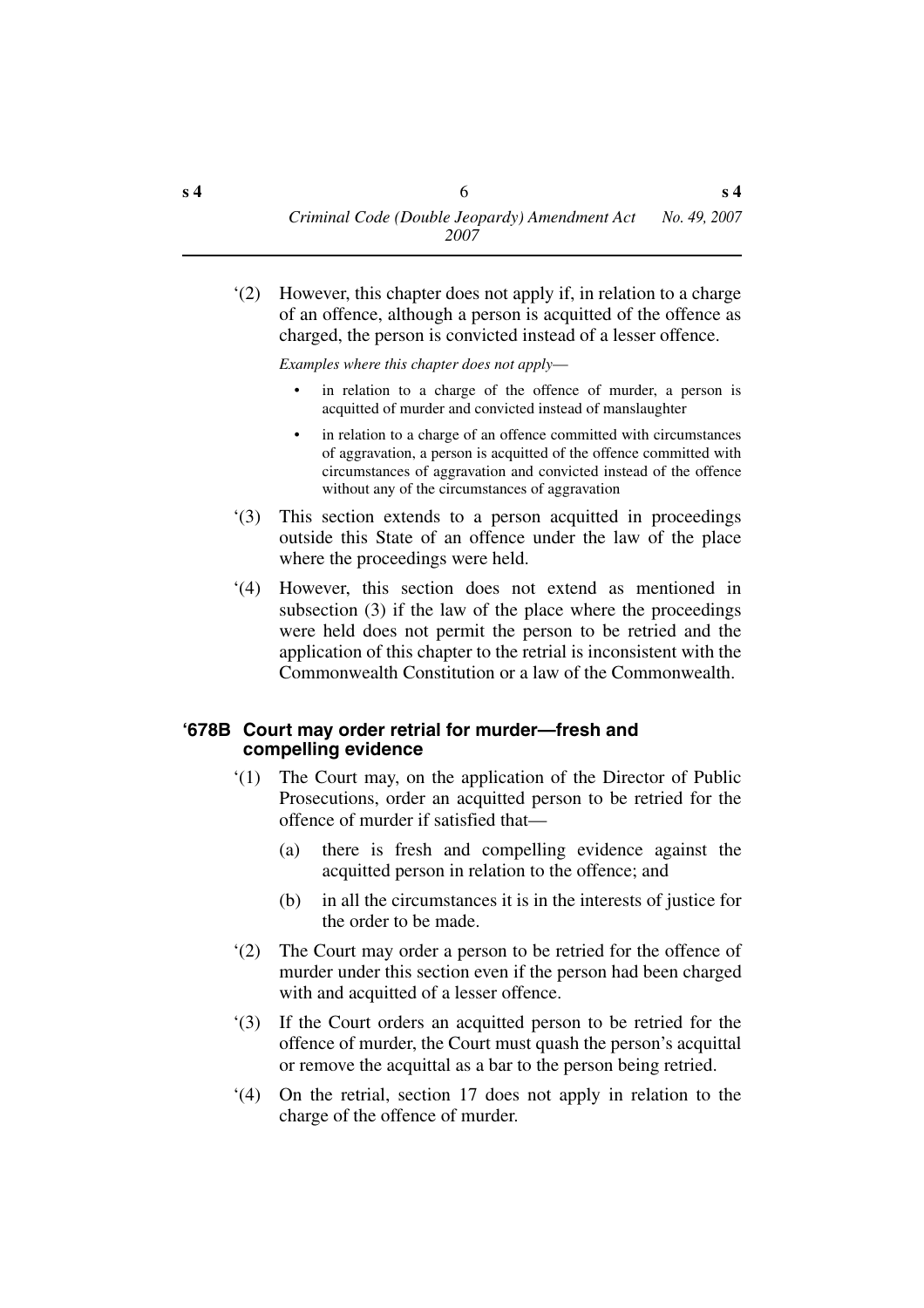#### <span id="page-8-0"></span>**'678C Court may order retrial for 25 year offence—tainted acquittal**

- '(1) The Court may, on the application of the Director of Public Prosecutions, order an acquitted person to be retried for a 25 year offence if satisfied that—
	- (a) the acquittal is a tainted acquittal; and
	- (b) in all the circumstances it is in the interests of justice for the order to be made.
- '(2) The Court may order a person to be retried for a 25 year offence under this section even if the person had been charged with and acquitted of a lesser offence.
- '(3) If the Court orders an acquitted person to be retried for a 25 year offence, the Court must quash the person's acquittal or remove the acquittal as a bar to the person being retried.
- '(4) On the retrial, section 17 does not apply in relation to the charge of the 25 year offence.

## <span id="page-8-1"></span>**'678D Fresh and compelling evidence—meaning**

- '(1) This section applies for the purpose of deciding under this chapter whether there is fresh and compelling evidence against an acquitted person in relation to the offence of murder.
- '(2) Evidence is *fresh* if—
	- (a) it was not adduced in the proceedings in which the person was acquitted; and
	- (b) it could not have been adduced in those proceedings with the exercise of reasonable diligence.
- '(3) Evidence is *compelling* if—
	- (a) it is reliable; and
	- (b) it is substantial; and
	- (c) in the context of the issues in dispute in the proceedings in which the person was acquitted, it is highly probative of the case against the acquitted person.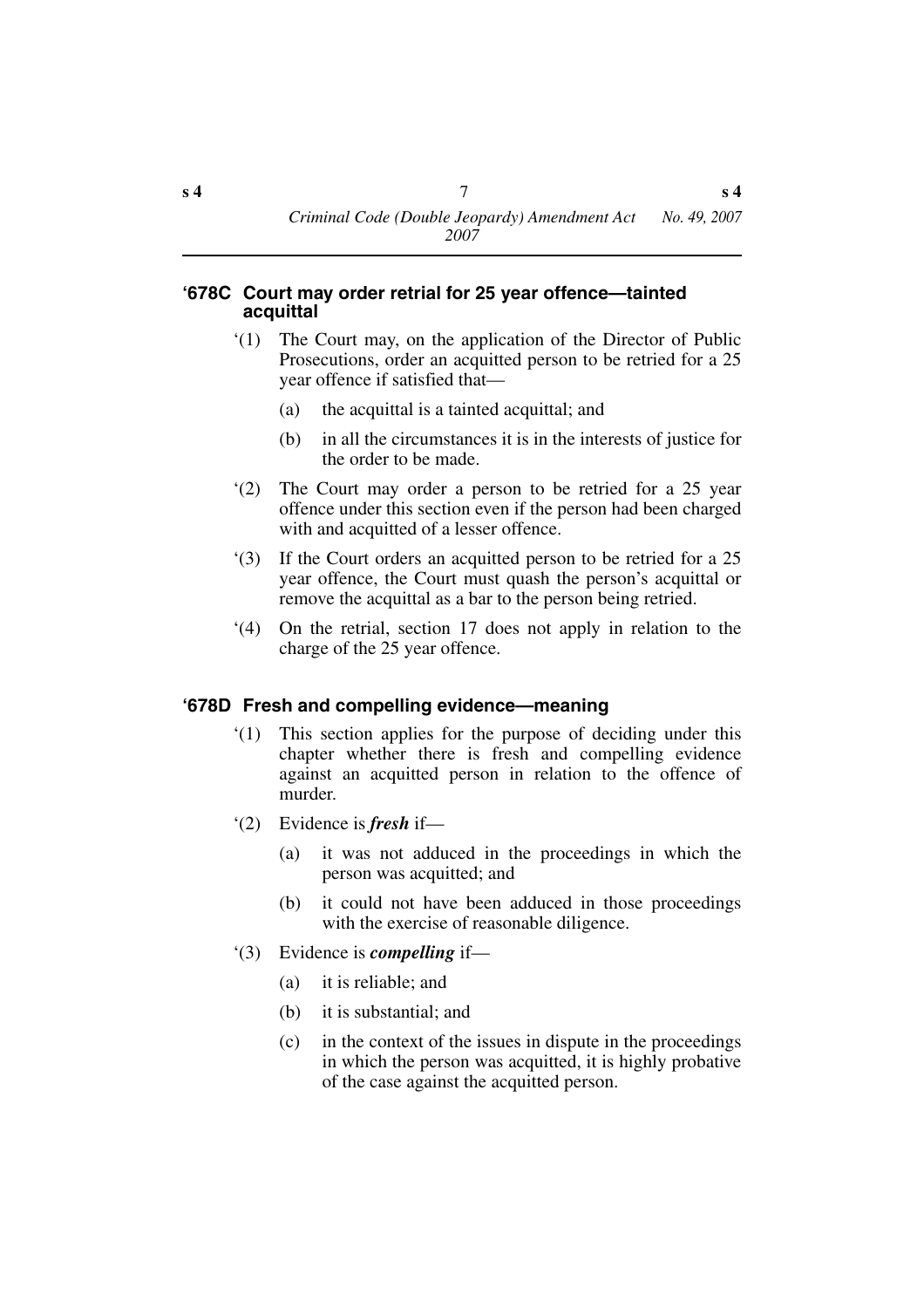'(4) Evidence that would be admissible on a retrial under this chapter is not precluded from being fresh and compelling evidence merely because it would have been inadmissible in the earlier proceedings against the acquitted person.

## <span id="page-9-0"></span>**'678E Tainted acquittal—meaning**

- '(1) This section applies for the purpose of deciding under this chapter whether the acquittal of an accused person is a tainted acquittal.
- '(2) An acquittal is *tainted* if—
	- (a) the accused person or another person has been convicted in this State or elsewhere of an administration of justice offence in relation to the proceedings in which the accused person was acquitted; and
	- (b) it is more likely than not that, but for the commission of the administration of justice offence, the accused person would have been convicted.
- '(3) An acquittal is not a tainted acquittal during any of the following periods—
	- (a) the period provided under section  $671(1)$  for the person convicted of the administration of justice offence (the *convicted person*) to appeal, or obtain leave to appeal, from the conviction;
	- (b) if, within the period mentioned in paragraph (a), the convicted person gives notice of an appeal—the period ending when the appeal is decided;
	- (c) if, within the period mentioned in paragraph (a), the convicted person gives notice of an application for leave to appeal, the period ending—
		- (i) if the application is refused—when the decision refusing the application is made; or
		- (ii) if the application is granted—when the appeal is decided.

*Note*—

Section 668D provides the right of appeal.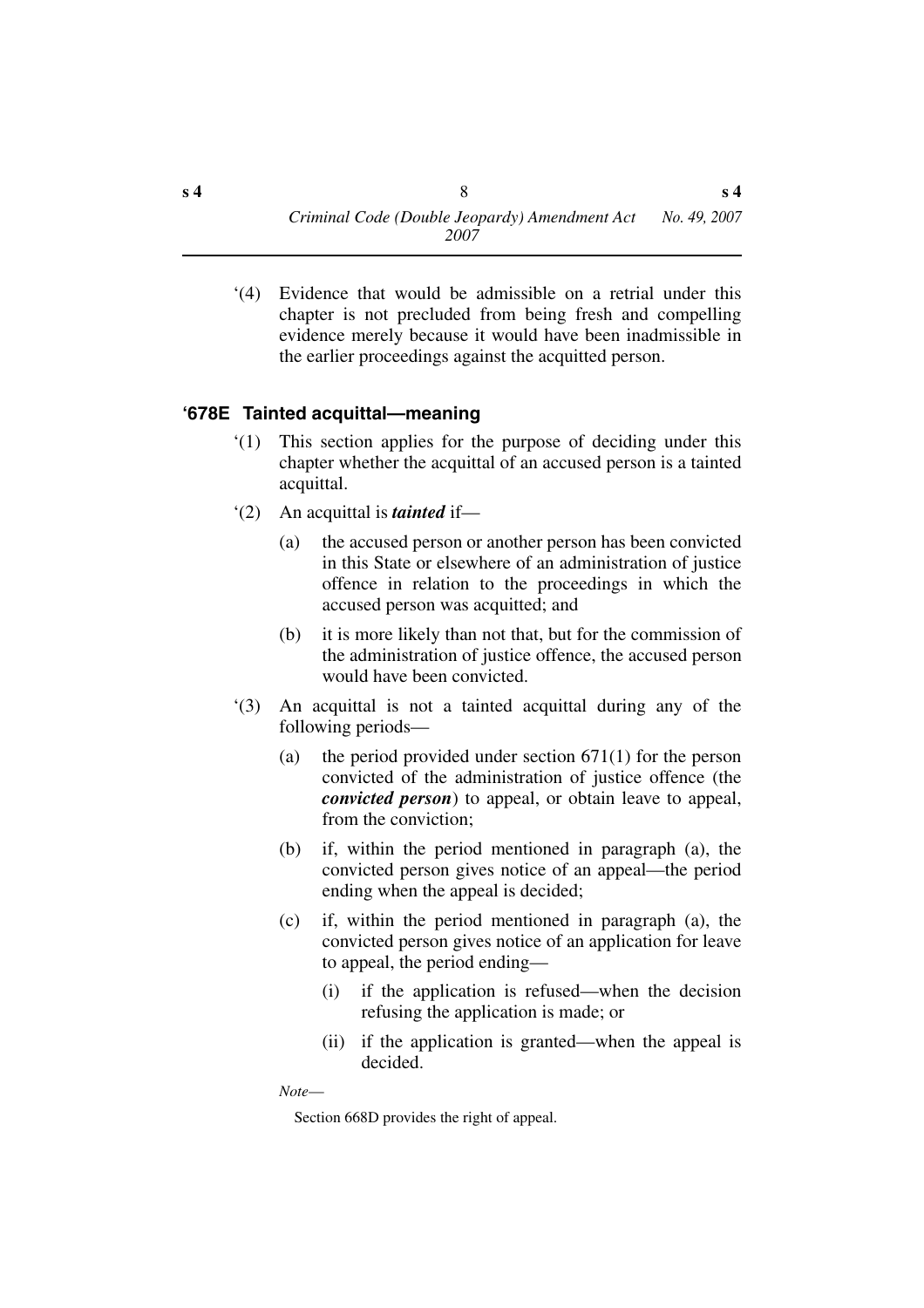- '(4) If the conviction for the administration of justice offence is, on appeal, quashed after the Court has ordered the acquitted person to be retried under this chapter because of the conviction, the person may apply to the Court to set aside the order and—
	- (a) restore the acquittal that was quashed; or
	- (b) restore the acquittal as a bar to the person being retried for the offence.

## <span id="page-10-0"></span>**'678F Interests of justice—matters for consideration**

- '(1) This section applies for the purpose of deciding under this chapter whether it is in the interests of justice for an order to be made for the retrial of an acquitted person.
- '(2) It is not in the interests of justice to make an order for the retrial of an acquitted person unless the Court is satisfied that a fair retrial is likely in the circumstances.
- '(3) The Court must have regard in particular to—
	- (a) the length of time since the acquitted person allegedly committed the offence; and
	- (b) whether any police officer or prosecutor has failed to act with reasonable diligence or expedition in relation to—
		- (i) the investigation of the commission of the offence of which the person was acquitted and the prosecution of the proceedings in which the person was acquitted; and
		- (ii) the application for the retrial of the acquitted person.

## <span id="page-10-1"></span>**'678G Application for retrial—procedure**

- '(1) If a person has been acquitted, not more than 1 application for the retrial of the person may be made under this chapter in relation to the acquittal.
- '(2) If the acquittal results from a retrial under this chapter—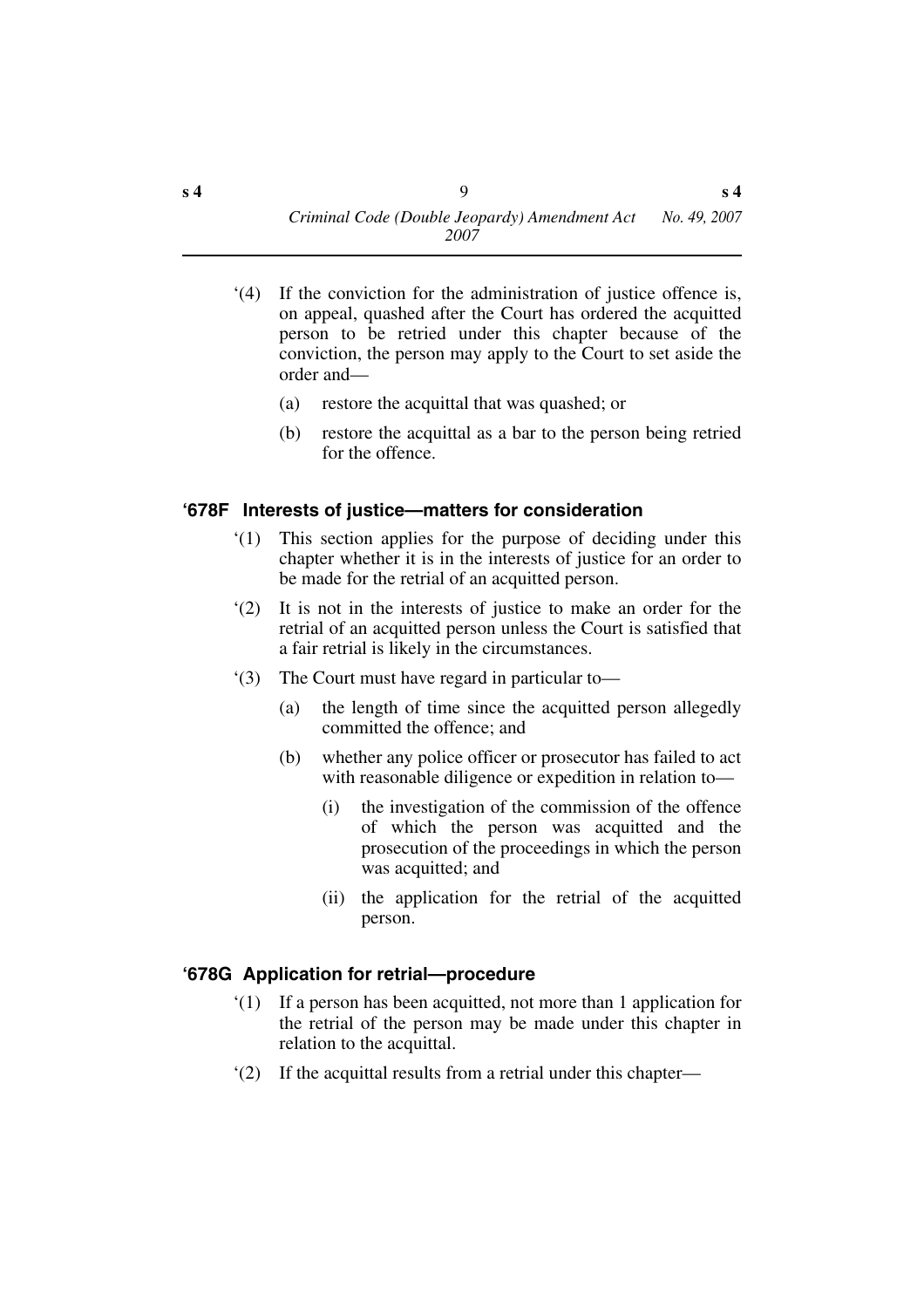- (a) an application may not be made for an order under section 678B in relation to the acquittal; but
- (b) an application may be made for an order under section 678C in relation to the acquittal.
- '(3) An application for the retrial of an acquitted person may not be made under this chapter unless—
	- (a) the person has been charged with the offence for which the retrial is sought (the *relevant offence*); or
	- (b) a warrant has been issued for the person's arrest in relation to the relevant offence.
- '(4) The application must be made not later than 28 days after the person is charged with the relevant offence or the warrant is issued for the person's arrest in relation to the relevant offence.
- '(5) The Court may extend the period mentioned in subsection (4) for good cause.
- '(6) The Court must consider the application at a hearing.
- '(7) The person to whom the application relates is entitled to be present and heard at the hearing, whether or not the person is in custody.
- '(8) However, if the person has been given a reasonable opportunity to be present, the application may be decided even if the person is not present.
- '(9) The powers of the Court mentioned in section 671B(1) may be exercised in relation to the hearing of the application.
- '(10) The Court may at 1 hearing consider more than 1 application under this chapter for a retrial (whether or not relating to the same person), but only if the offences concerned may be tried on the same indictment.
- '(11) If the Court decides in proceedings on an application under this chapter that the acquittal is not a bar to the person being retried for the offence concerned, it must make a declaration to that effect.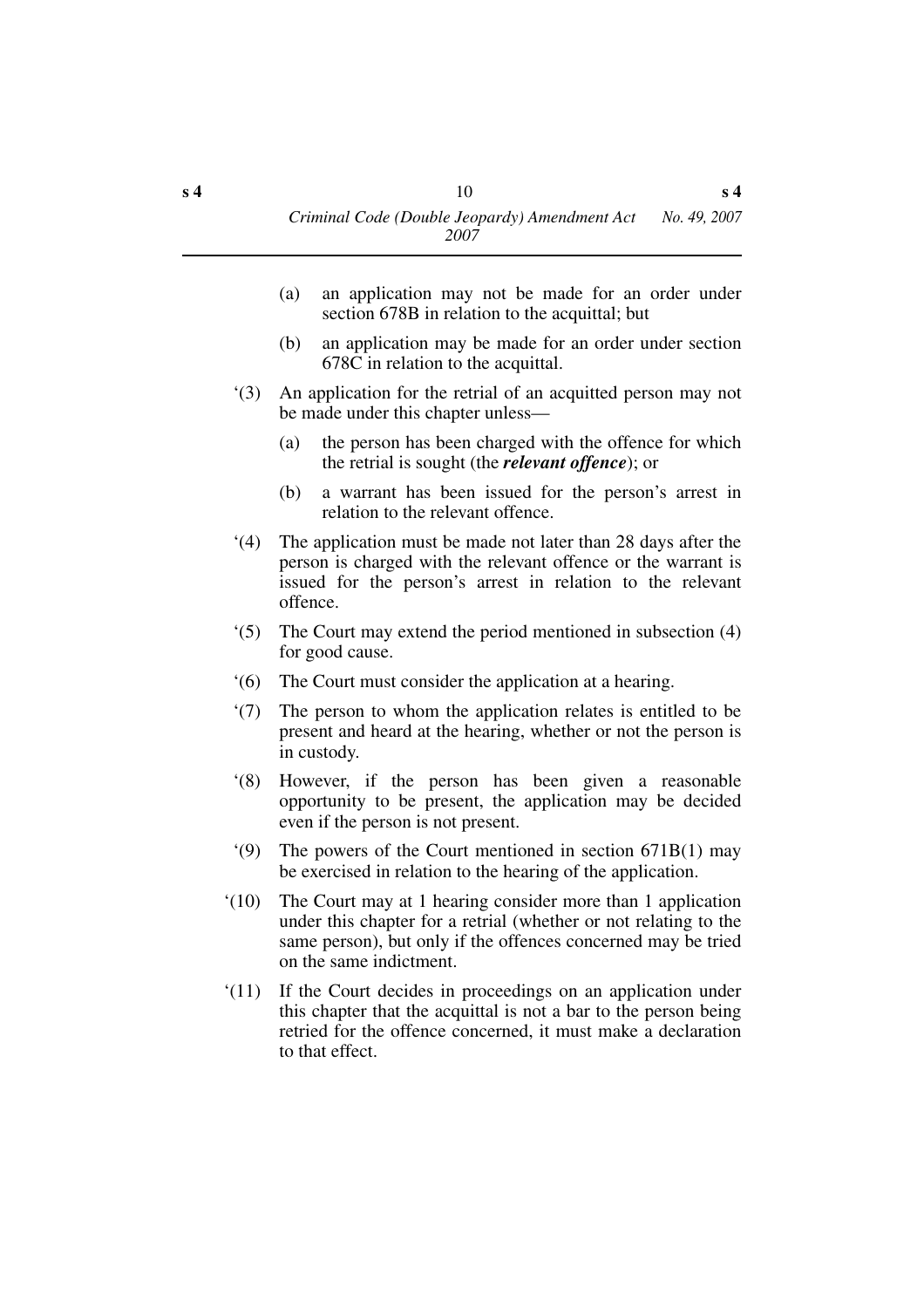#### <span id="page-12-0"></span>**'678H Retrial**

- '(1) An indictment for the retrial of a person that has been ordered under this chapter may not, without the leave of the Court, be presented after the end of the period of 2 months after the order was made.
- '(2) The Court may give leave only if it is satisfied that—
	- (a) the prosecutor has acted with reasonable expedition; and
	- (b) there is good and sufficient reason for the retrial despite the lapse of time since the order was made.
- '(3) If, after the end of the period of 2 months after an order for the retrial of an accused person was made under this chapter, an indictment for the retrial of the person has not been presented or has been withdrawn or quashed, the person may apply to the Court to set aside the order for the retrial and—
	- (a) restore the acquittal that was quashed; or
	- (b) restore the acquittal as a bar to the person being tried for the offence.
- '(4) If the order is set aside, a further application may not be made under this chapter for the retrial of the accused person in relation to the offence concerned.
- '(5) At the retrial of an accused person, the prosecution is not entitled to refer to the fact that the Court has found that it appears that—
	- (a) there is fresh and compelling evidence against the acquitted person; or
	- (b) more likely than not, but for the commission of the administration of justice offence, the accused person would have been convicted.

### <span id="page-12-1"></span>**'678I Authorisation of police investigations**

'(1) This section applies to any police investigation of the commission of an offence by an acquitted person in relation to the possible retrial of the person for the offence under this chapter.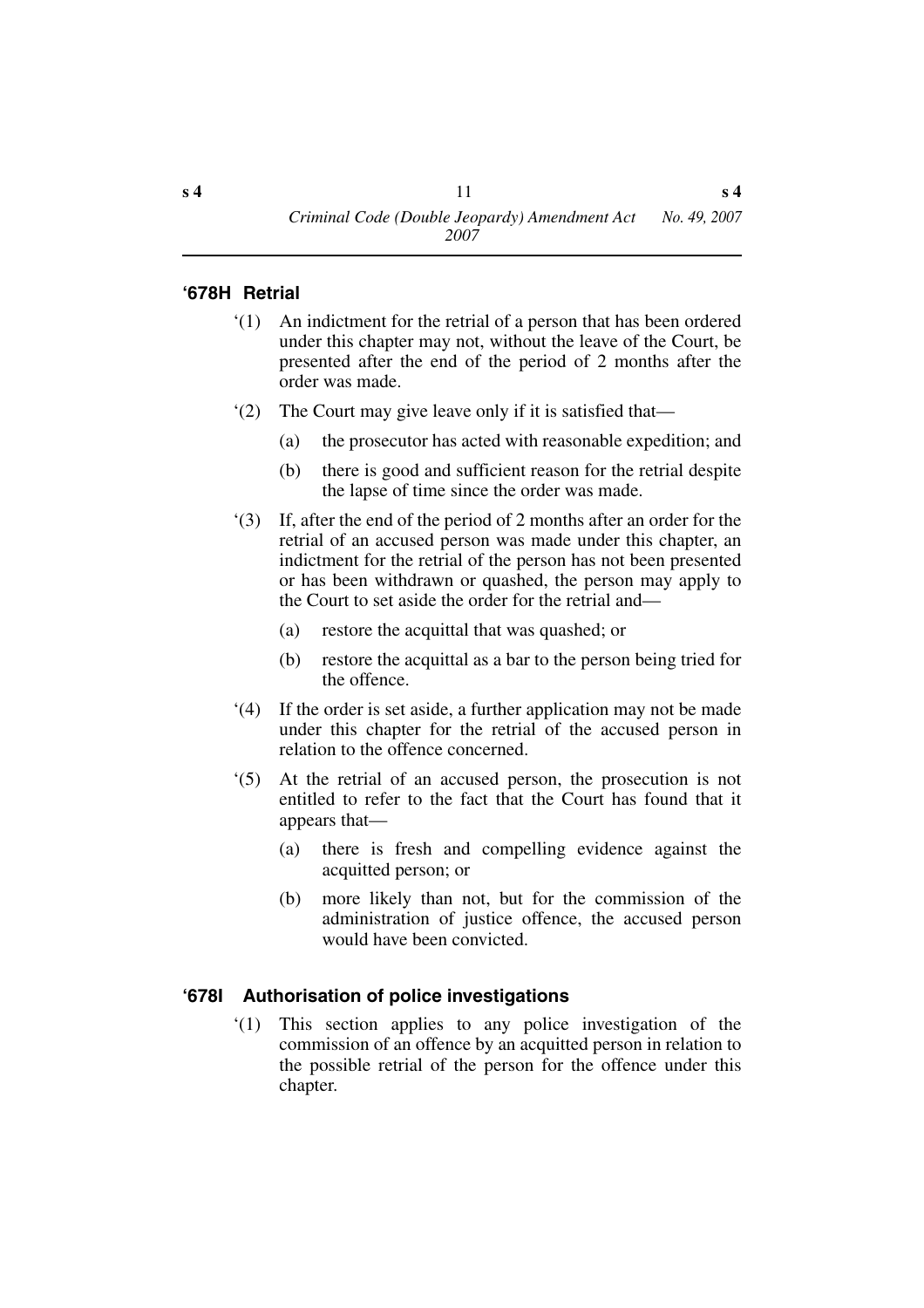- '(2) For the purposes of this section, a police investigation is an investigation that involves, whether with or without the consent of the acquitted person—
	- (a) any arrest, questioning or search of the acquitted person, or the issue of a warrant for the arrest of the person; or
	- (b) any forensic procedure carried out on the person or any search or seizure of premises or property of or occupied by the person.
- '(3) A police officer may carry out or authorise a police investigation to which this section applies only if the Director of Public Prosecutions—
	- (a) has advised that, in the opinion of the Director of Public Prosecutions, the acquittal would not be a bar to the retrial of the acquitted person in this State for the offence; or
	- (b) has given written consent to the police investigation on the application in writing of the commissioner, or a deputy commissioner, of the police service.
- '(4) The commissioner, or a deputy commissioner, of the police service may make an application for the police investigation only if satisfied that relevant evidence for the purposes of an application for a retrial under this chapter—
	- (a) has been obtained; or
	- (b) is likely to be obtained as a result of the investigation.
- '(5) The Director of Public Prosecutions may give consent to the police investigation only if satisfied that—
	- (a) there is, or there is likely as a result of the investigation to be, sufficient new evidence to warrant the conduct of the investigation; and
	- (b) it is in the public interest for the investigation to proceed.
- '(6) Despite the *Police Service Administration Act 1990*, section 4.10, the commissioner of the police service may not delegate powers of the commissioner under this section to a police officer or staff member.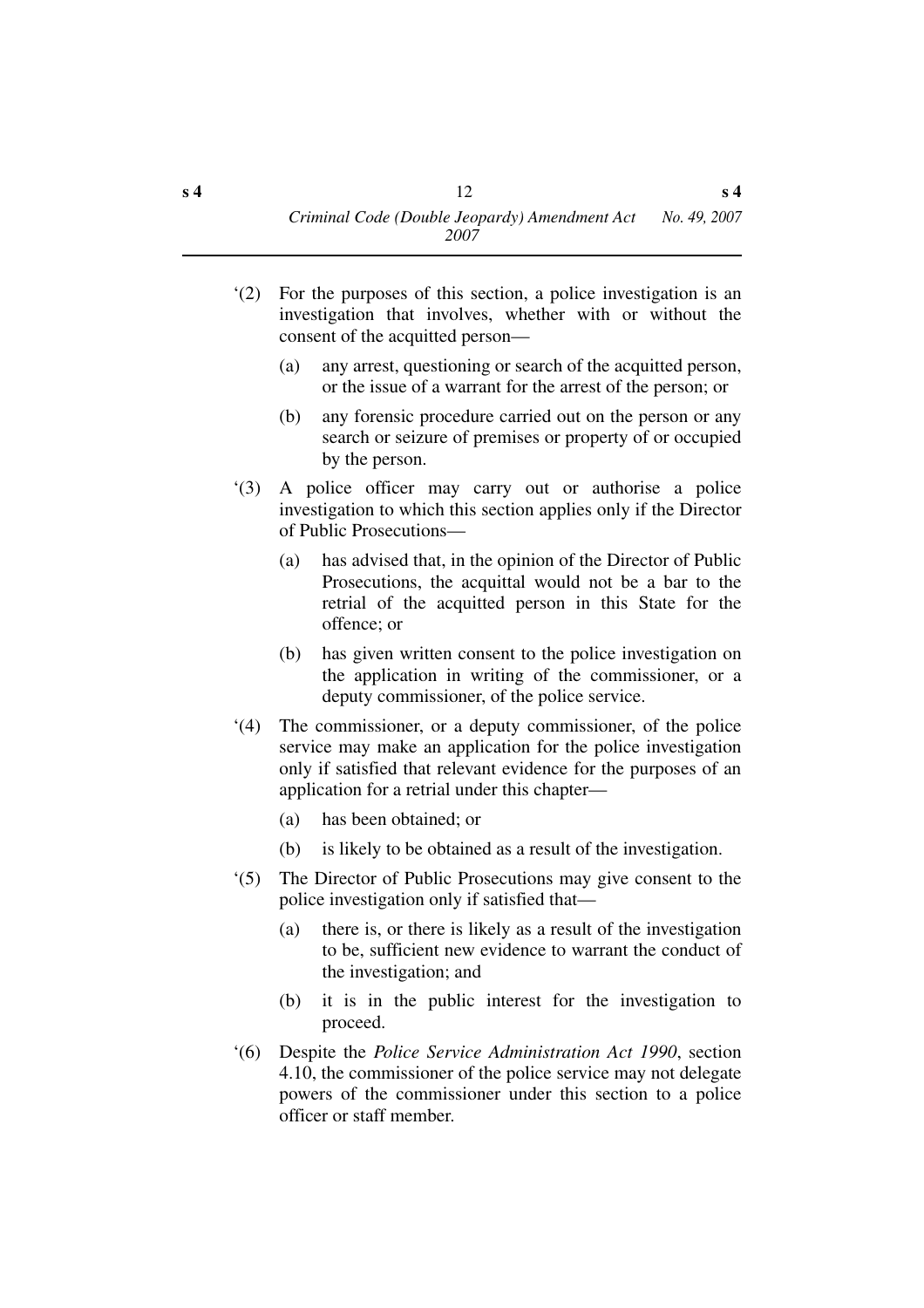#### <span id="page-14-0"></span>**'678J Bail**

- '(1) This section has effect despite anything to the contrary in the *Bail Act 1980*.
- '(2) There is a presumption in favour of bail for a person who is charged with an offence for which a retrial is sought under this chapter until the application for the retrial is dealt with.

## <span id="page-14-1"></span>**'678K Restrictions on publication**

- '(1) A person must not publish any matter for the purpose of identifying or having the effect of identifying an acquitted person who is being retried under this chapter or who is the subject of—
	- (a) a police investigation, or an application for a police investigation, mentioned in section 678I; or
	- (b) an application for a retrial, or an order for retrial, under this chapter.
- '(2) Subsection (1) does not apply if the publication is authorised by order of the Court or of the court before which the acquitted person is being retried.
- '(3) The relevant court may make an order authorising publication only if the court is satisfied that it is in the interests of justice to make the order.
- '(4) Before making an order under this section, the relevant court must give the acquitted person a reasonable opportunity to be heard on the application for the order.
- '(5) The relevant court may at any time vary or revoke an order under this section.
- '(6) The prohibition on publication under this section ceases to have effect, subject to any order under this section, when the first of the following paragraphs apply—
	- (a) there is no longer any step that could be taken which would lead to the acquitted person being retried under this chapter;
	- (b) if the acquitted person is retried under this chapter—the trial ends.